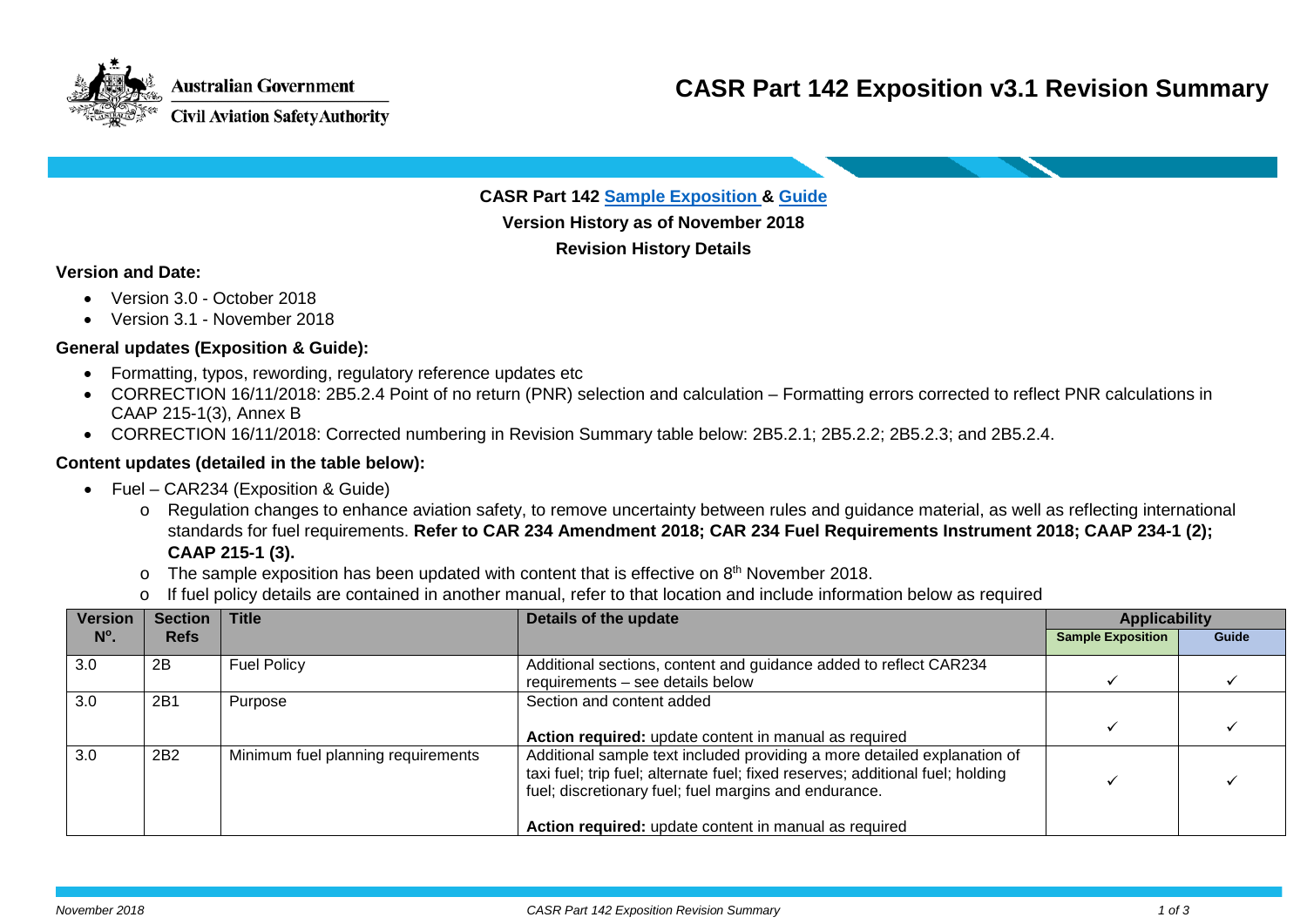

# **CASR Part 142 Exposition v3.1 Revision Summary**

| <b>Version</b><br>$N^{\circ}$ . | <b>Section</b><br><b>Refs</b> | <b>Title</b>                                            | Details of the update                                                                                                                                                                                                                                                                                                           | <b>Applicability</b>     |              |  |  |  |
|---------------------------------|-------------------------------|---------------------------------------------------------|---------------------------------------------------------------------------------------------------------------------------------------------------------------------------------------------------------------------------------------------------------------------------------------------------------------------------------|--------------------------|--------------|--|--|--|
|                                 |                               |                                                         |                                                                                                                                                                                                                                                                                                                                 | <b>Sample Exposition</b> | Guide        |  |  |  |
| 3.0                             | 2B2.1                         | Fuel operating conditions                               | New section and sample text added                                                                                                                                                                                                                                                                                               |                          |              |  |  |  |
|                                 |                               |                                                         | Consideration required regarding anticipated aircraft weight or range of<br>weights; NOTAMS; meteorological reports and forecasts; ATC services,<br>procedures, restrictions and anticipated delays; the effects of deferred<br>maintenance items and/or configuration deviations; and one-engine<br>inoperative considerations | ✓                        |              |  |  |  |
|                                 |                               |                                                         | Action required: update content in manual as required                                                                                                                                                                                                                                                                           |                          |              |  |  |  |
| 3.0                             | 2B <sub>3</sub>               | Fuel flow rates                                         | Sample text content updated                                                                                                                                                                                                                                                                                                     |                          |              |  |  |  |
|                                 |                               |                                                         | Action required: update content in manual as required                                                                                                                                                                                                                                                                           | $\checkmark$             | ✓            |  |  |  |
| 3.0                             | 2B4                           | Discretionary fuel for solo training flights            | New section and sample text added                                                                                                                                                                                                                                                                                               |                          |              |  |  |  |
|                                 |                               |                                                         | Action required: update content in manual as required                                                                                                                                                                                                                                                                           | $\checkmark$             |              |  |  |  |
| 3.0                             | 2B <sub>5</sub>               | Fuel related procedures                                 | Retitle of section from "Fuel quantity measurement" and sub sections<br>added                                                                                                                                                                                                                                                   |                          |              |  |  |  |
|                                 |                               |                                                         | <b>Action required:</b>                                                                                                                                                                                                                                                                                                         |                          |              |  |  |  |
|                                 |                               |                                                         | • update title as required                                                                                                                                                                                                                                                                                                      |                          |              |  |  |  |
|                                 |                               |                                                         | review content and relocate in relevant sub section as required                                                                                                                                                                                                                                                                 |                          |              |  |  |  |
| 3.0                             | 2B5.1                         | Determining and recording fuel quantity<br>– pre-flight | New section and sample text added                                                                                                                                                                                                                                                                                               |                          |              |  |  |  |
|                                 |                               |                                                         | Action required: insert section and content in manual as required                                                                                                                                                                                                                                                               | $\checkmark$             | ✓            |  |  |  |
| $\overline{3.0}$                | 2B5.2.1                       | Determining and recording fuel quantity                 | New section and sample text added                                                                                                                                                                                                                                                                                               |                          |              |  |  |  |
|                                 |                               | $-$ in-flight                                           | Action required: insert section and content in manual as required                                                                                                                                                                                                                                                               | $\checkmark$             | ✓            |  |  |  |
| 3.0                             | 2B5.2.2                       | Considerations at point of inflight                     | New section and sample text added                                                                                                                                                                                                                                                                                               |                          |              |  |  |  |
|                                 |                               | decision - making and/or decision point                 | Action required: insert section and content in manual as required                                                                                                                                                                                                                                                               | $\checkmark$             | $\checkmark$ |  |  |  |
| 3.0                             | 2B5.2.3                       | Equi-time point (ETP) selection and                     | New section and sample text added                                                                                                                                                                                                                                                                                               |                          |              |  |  |  |
|                                 |                               | calculations                                            | Action required: insert section and content in manual as required                                                                                                                                                                                                                                                               | $\checkmark$             | ✓            |  |  |  |
| 3.1                             | 2B5.2.4                       | Point of no return (PNR) selection and                  | <b>CORRECTION 16/11/2018</b>                                                                                                                                                                                                                                                                                                    |                          |              |  |  |  |
|                                 |                               | calculation                                             | Action required: correct and verify PNR calculations as provided                                                                                                                                                                                                                                                                | ✓                        |              |  |  |  |